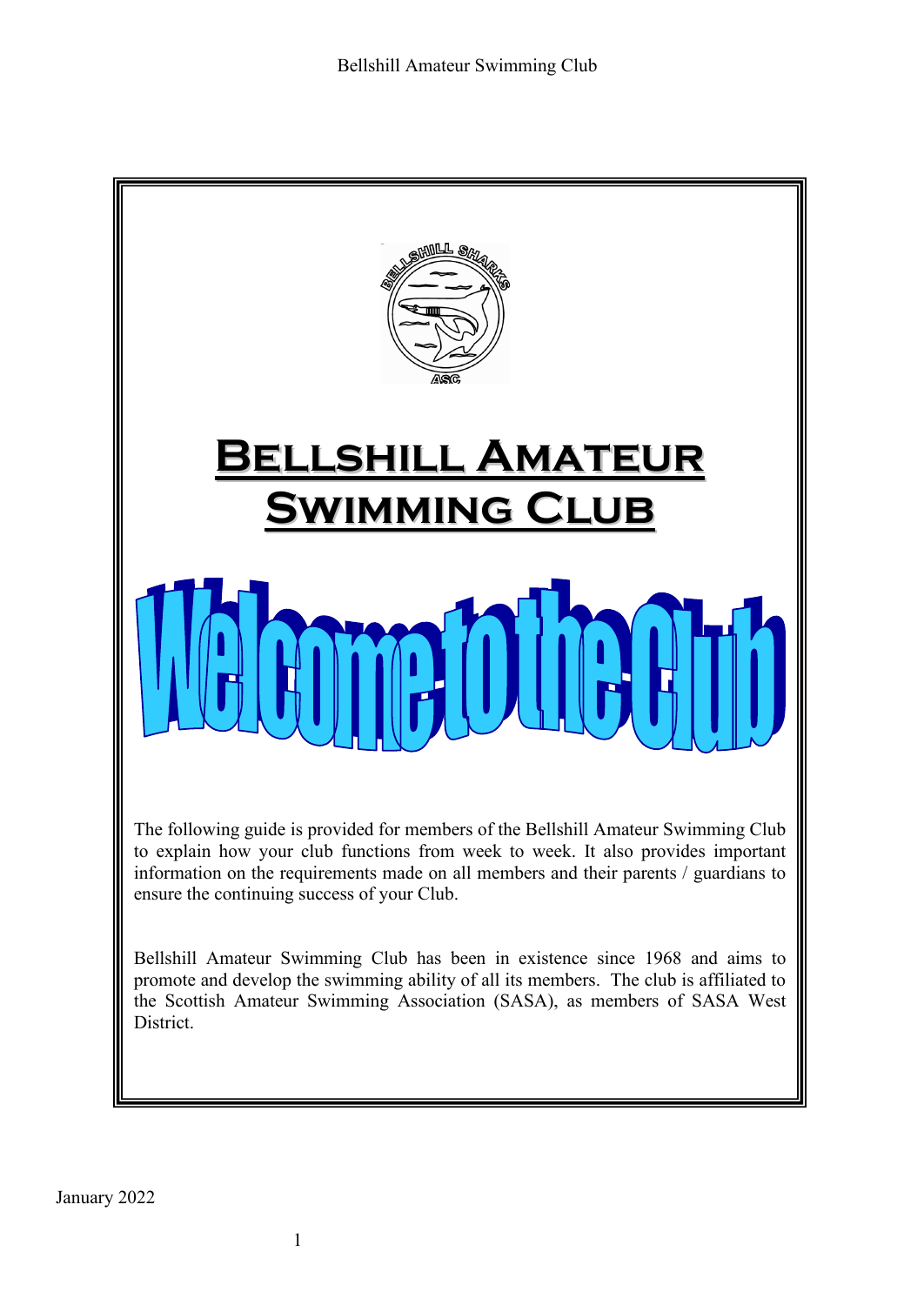## **THE COMMITTEE**

We have over 80 swimmers which generates a number of tasks to ensure the smooth operation of the Club. Parental assistance is an absolute necessity to guarantee our future existence; you can assist in many ways like: door duty, time keeping at time trials & competitions or by becoming a committee member. No matter how small your help is it is always greatly appreciated, especially by the few who work hard on a regular basis to keep things going!

The Club is run by a committee of parents/guardians and coaches elected at the Annual General Meeting held each year. A list of the current Committee members can be found on the club notice board/website.

If you have any questions, issues, complaints etc feel free to approach any member of the committee at any time, if they cannot answer or deal with it there and then they will bring in to the committee for discussion and hopefully resolution.

## **CHILD PROTECTION**

The club has appointed Child Protection Officers who ensures that all Adults working directly with the swimmers do so in accordance to the Child Protection Act and have been checked by Disclosure Scotland.

**PHOTOGRAPH EQUIPMENT**: No photographic equipment (Cameras, video, mobile camera phones, tablets etc) can be used at the poolside without written permission being obtained, this ruling also applies to competitions, in accordance with the Child Protection regulations of Scottish Swimming Association.

**MOBILE PHONES**: As it is difficult to ascertain which mobile phones have a camera option available, it was agreed by the Committee that there will be a total ban on the use of Mobile Phones within the changing area and poolside of our club, should you need to use your phone please do so in the main foyer.

The acceptable use of mobile phone policy, which is issued by Scottish Swimming, should be completed by the swimmer and returned to a member of the committee as soon as possible.

Should you have any concerns regarding Child Protection, please do not hesitate to contact our Child Protection Officer, their name & contact number can be found on the club notice board.

## **THE SQUADS**

The swimmers are divided into 'Squads' (Junior Elite, A, B and C) depending on their swimming ability and technique. Swimmers will progress from 'C' to 'Junior Elite' squad as their ability improves. Each Squad has a qualified coach.

The Head Coach produces the training programme, which is implemented at each training session. It is the coach that has the responsibility for monitoring the progress of each swimmer.

When appropriate the Head Coach/Squad Coach will put swimmers forward for any competitions which suit their level of swimming ability.

January 2022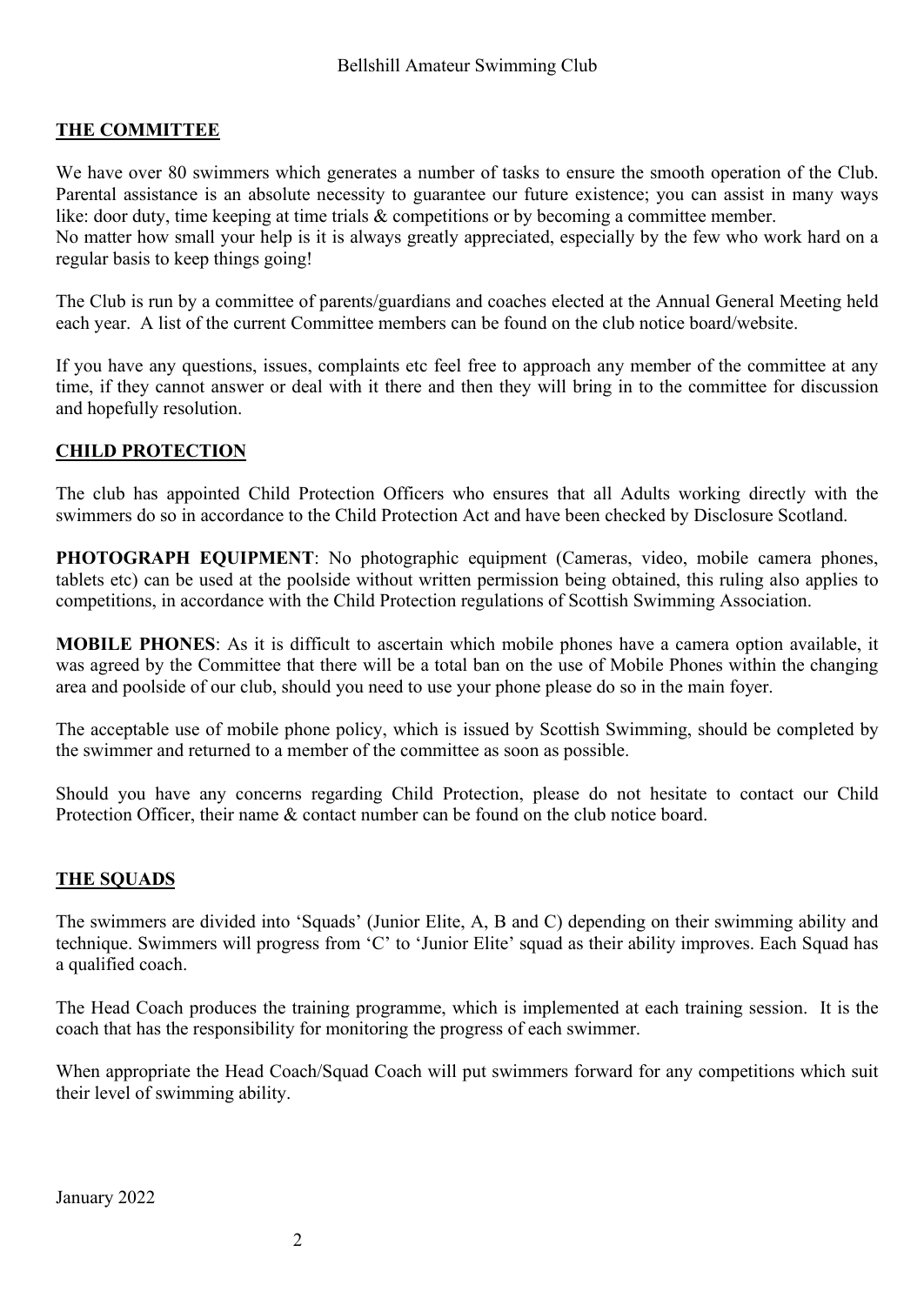Bellshill Amateur Swimming Club

#### **MISSION STATEMENT**

Each session I do will Shape, Strengthen and Empower me to reach my full potential.

#### **TRAINING TIMES:**

A full list of all training times can be found on the Club notice board. Please use this space to take a note of the times relevant to your squad:

| Squad: | Junior EliteDay     | Sunday    | Training time | 5-6pm (Land Training)<br>$6-8$ pm    |
|--------|---------------------|-----------|---------------|--------------------------------------|
|        |                     | Monday    | Training time | 6-7.45am<br>$7-9$ pm                 |
|        |                     | Tuesday   | Training time | $7-9$ pm                             |
|        |                     | Wednesday | Training time | 6-7pm (Land Training)<br>7.30-9.30pm |
|        |                     | Thursday  | Training time | $7-9$ pm                             |
|        |                     | Friday    | Training time | 6-7.45am                             |
|        |                     | Saturday  | Training time |                                      |
| Squad: | Day<br>A            | Sunday    | Training time | 5-6pm (Land Training)<br>$6-8$ pm    |
|        |                     | Monday    | Training time | 6-7.30am                             |
|        |                     | Tuesday   | Training time | 8-9pm (Time Capsule)                 |
|        |                     | Wednesday | Training time | 7-7.30pm (Land Training)<br>7.30-9pm |
|        |                     | Thursday  | Training time | $7-9$ pm                             |
|        |                     | Friday    | Training time | 6-7.45am                             |
| Squad: | B<br>Day            | Sunday    | Training time | $5-6$ pm                             |
|        |                     | Monday    | Training time | 6-7.30am                             |
|        |                     | Wednesday | Training time | 6.30-7.30pm                          |
|        |                     | Friday    | Training time | 7-8.30pm                             |
| Squad: | Day<br>$\mathsf{C}$ | Monday    | Training time | $6-7$ pm                             |
|        |                     | Wednesday | Training time | 6.30-7.30pm                          |

The coach asks that each swimmer be changed, showered, having been to the toilet and be on poolside approximately 15 minutes before their training session begins. The full **Code of Conduct** can be obtained from a member of the committee, all Club members should be aware of and adhere to its content at all times.

Boys are required to wear Lycra trunks/jammers and the girls to wear swim caps, one piece costume (not bikinis). All swimmers should bring a cold drink (water or still juice). Goggles of course are an essential part of the kit.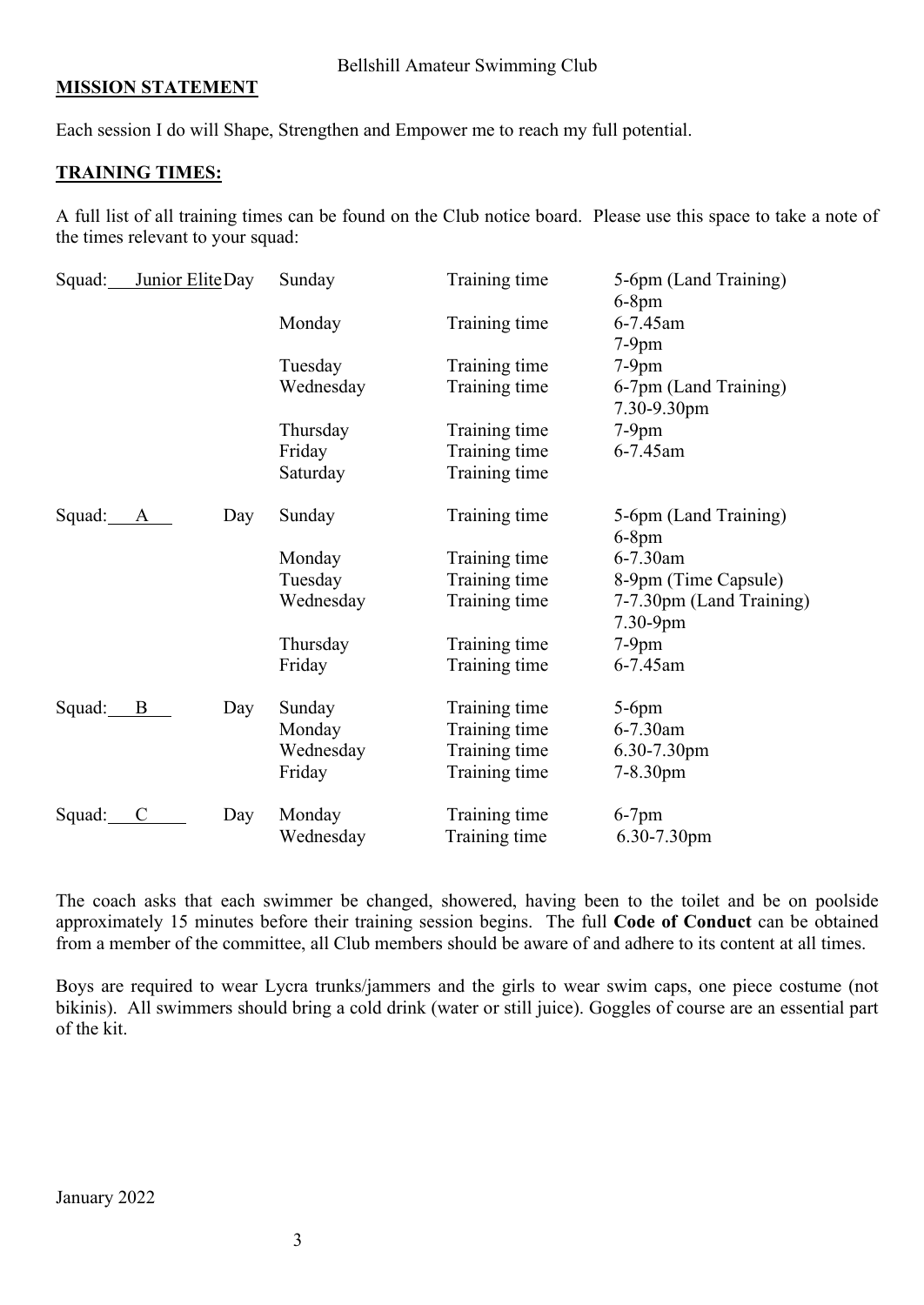### **CANCELLATION PROCEDURE**

From time-to-time training may have to be cancelled or venue changed due to events out with the Sharks control. All information will be posted on our website/facebook/twitter can we ask that you please check this on a regular basis. If possible, a text message will be sent, please ensure we have the correct contact details for your child.

### **JOINING/MEMBERSHIP FEE**

Yearly membership fees are required to be paid in September of each year. New members will be required to pay a joining fee of £30 per person, this will reduce if joining part way through a year.

## **SASA MEMBERSHIP**

All swimmers in Scotland are required to be members of SASA (Scottish Amateur Swimming Association) who are based at the University of Stirling. This membership offers insurance cover for each swimmer whilst training and at competitions. This payment is made to Scottish Swimming in March of each year, therefore is collected by the Member Secretary during February.

Without this insurance cover the swimmer cannot be allowed to be in the pool in case of accident or injury, to either themselves or another swimmer.

#### **FEES**

Fees are due monthly by standing order. Swim Entry Fees should be paid into the bank once accepted swims have been posted on the website and before the date of meet.

| Junior Elite | £55 |
|--------------|-----|
| A            | £40 |
| B            | £22 |
| €            | £10 |

Sibling rates will apply if applicable at a 10% discount

An NL Club Membership must be obtained from reception, this is currently set by NL and may increase on a yearly basis.

#### **Should fees not be made in a timely manner, no more than 6weeks in arrears, then the Committee reserve the right to suspend the swimmer concerned until all fees outstanding have been fully paid.**

Should a swimmer be absent for an extended period (3 weeks or more) depending on illness or disability, please inform the Club so that fees can be suspended for the relevant weeks. The swimmers' position in the Club will be reserved until they are fit to return to training.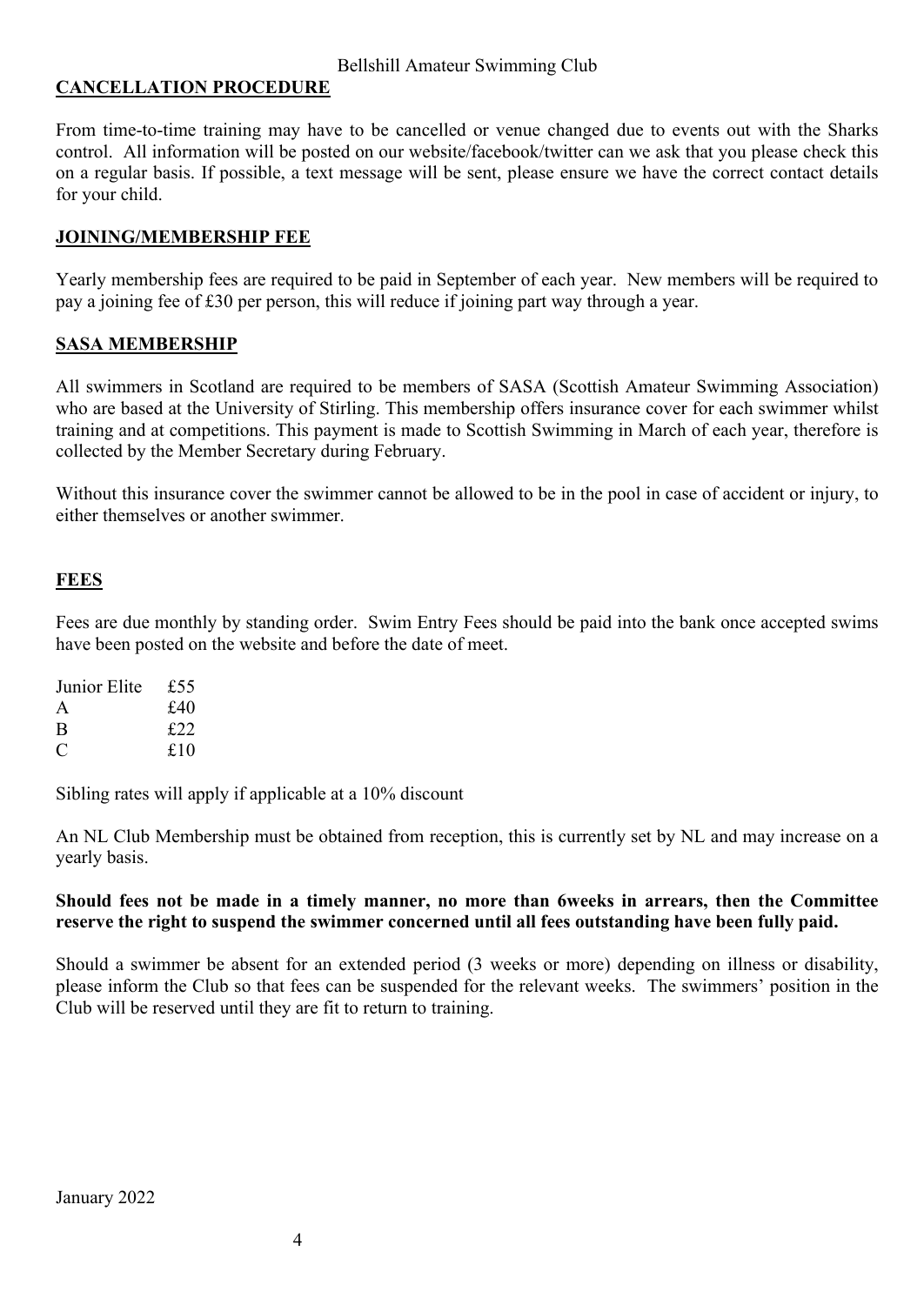## **TIME TRIALS**

On certain sessions (usually a Sunday/Wednesday) Junior Elite, A, B and C Squads come together for time trials in the main pool.

The swimmers are divided by age group / ability and will swim in a competition like setting; the swimmers are NOT racing against each other but against their own individual time. These times are used by the head coach to determine when swimmers have attained a level / speed to enable them to enter competitions.

### **COMPETITIONS**

The club participates in competition at all levels, ranging from events for the inexperienced competitor, Mini Meets to Scottish Nationals and Graded Meets.

The coach will compare swimmers' times (recorded at the time trials or galas) against the cut off times  $\&$  age groups supplied by the competition organiser.

The names of swimmers selected by the coach will appear on the website. You must inform the coach if you are unable to swim. The fees for each swim can vary from £5 to £11.00 depending on the standard of the competitions, but you can ask at the desk about the cost of each swim and the treasurer will collect the fees on a Wednesday night. Fees should be paid prior to the swimming meet. As with monthly fees, if competition fees are not paid in a timely manner, again six weeks, the swimmer will not be permitted to enter any other competitions.

The Grand Finale of our year is the Club Championship when all swimmers will participate. Don't miss this great event, watch the Website for more information near the time.

## **SWIM SHOP**

We have a **Swim Shop** offering Swim Caps, Floats, Pool Buoys etc. T-Shirts and Sweat Shirts and other clothing containing the Club name & logo can also be ordered to size. These items are sold at very competitive prices and are available for purchase at the club on a Wednesday evening from a Committee Member.

Although these items are not a compulsory kit it does help to generate a team spirit within the Club and when members swim at competitions it helps to strengthen our Club identity.

## **FUNDRAISING**

The club will organise fundraising events during the course of the year and this may take the form of bag packing for a couple of hours at the local supermarket, bonus ball and sponsored events etc. This is to assist with the cost of the Club Championships and any other special events that may be organised during the year for the swimmers to enjoy. If a parent does not want to help with fund raising, please let the Committee know and they will not receive any discounts on any activities the Club is participating in.